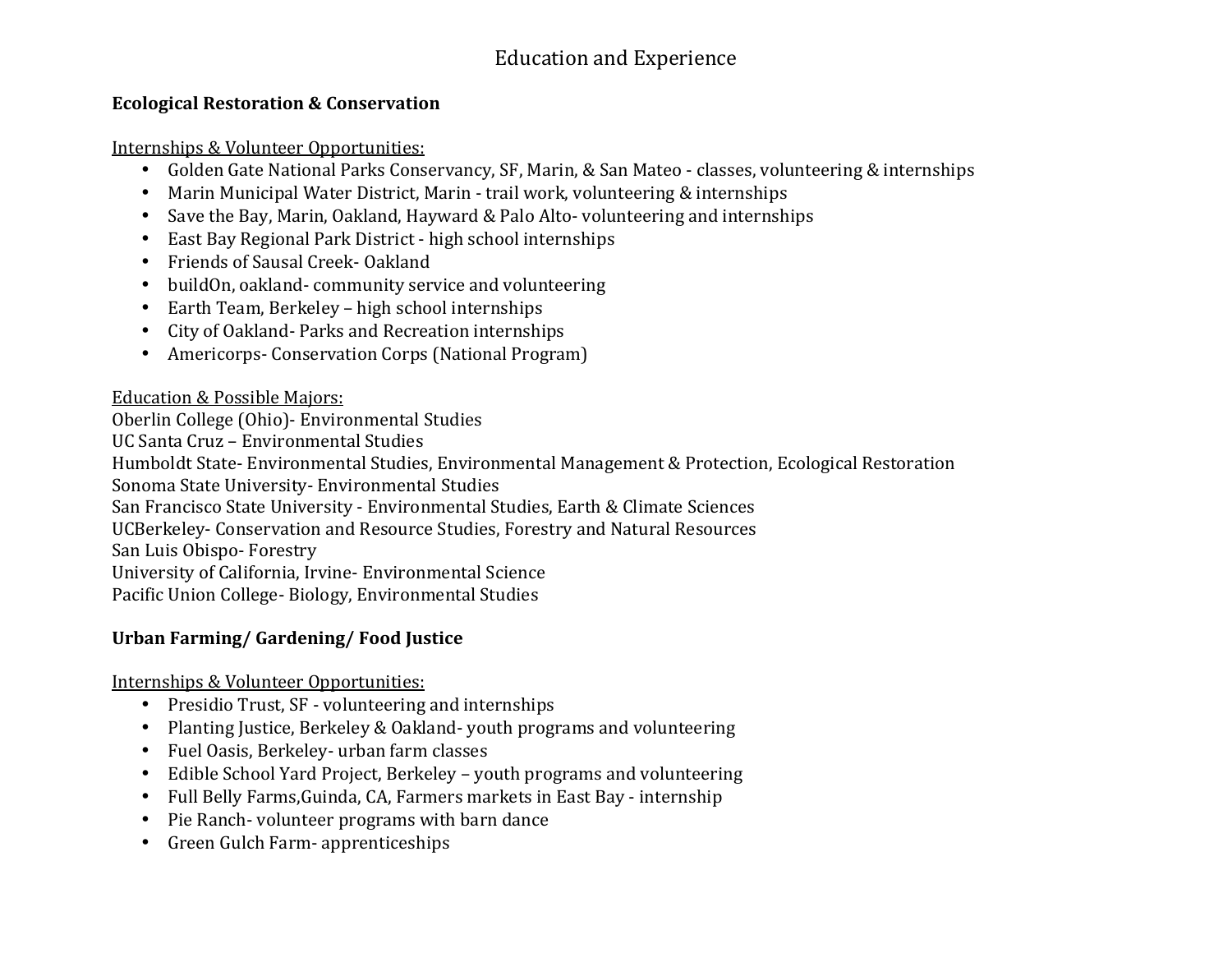Education & Possible Majors: Farm School, NYC—2 year food justice program USF- Urban Agriculture Minor

#### **Horticulture**

Internships and Volunteer Opportunities:

- The Watershed Nursery, Alameda- volunteering
- Native Here Nursery, Berkeley classes and volunteering
- Spiral Gardens, Berkeley- youth program
- Merritt Horticulture- Classes
- California Native Plant Society

Education & Possible Majors:

UC Berkeley- Landscape Architecture UC Davis- Agriculture & Horticulture, Wildlife Conservation Humboldt State- Botany

## **Marine Biology**

Internships and Volunteer Opportunities:

- Marin Mammal Center, Marin- volunteering
- Monterey Bay Aquarium- Internships
- Stanford University- Hopkins Marine Station- Internships
- Channel Islands National Marine Sanctuary, Santa Barbara- Internships
- San Francisco Whale Tours- learning

### Education & Possible Majors:

 UC Santa Barbara- Marine Biology UCLA- Marine Biology California State University, Long Beach- Marine Biology UC San Diego- Marine Biology Humboldt State- Oceanography, Marine Biology, Marine Fisheries

### **Renewable Energy**

Internships and Volunteer Opportunities:

- Grid Alternatives- High school internships
- Recology, SF and East Bay- volunteer and internships